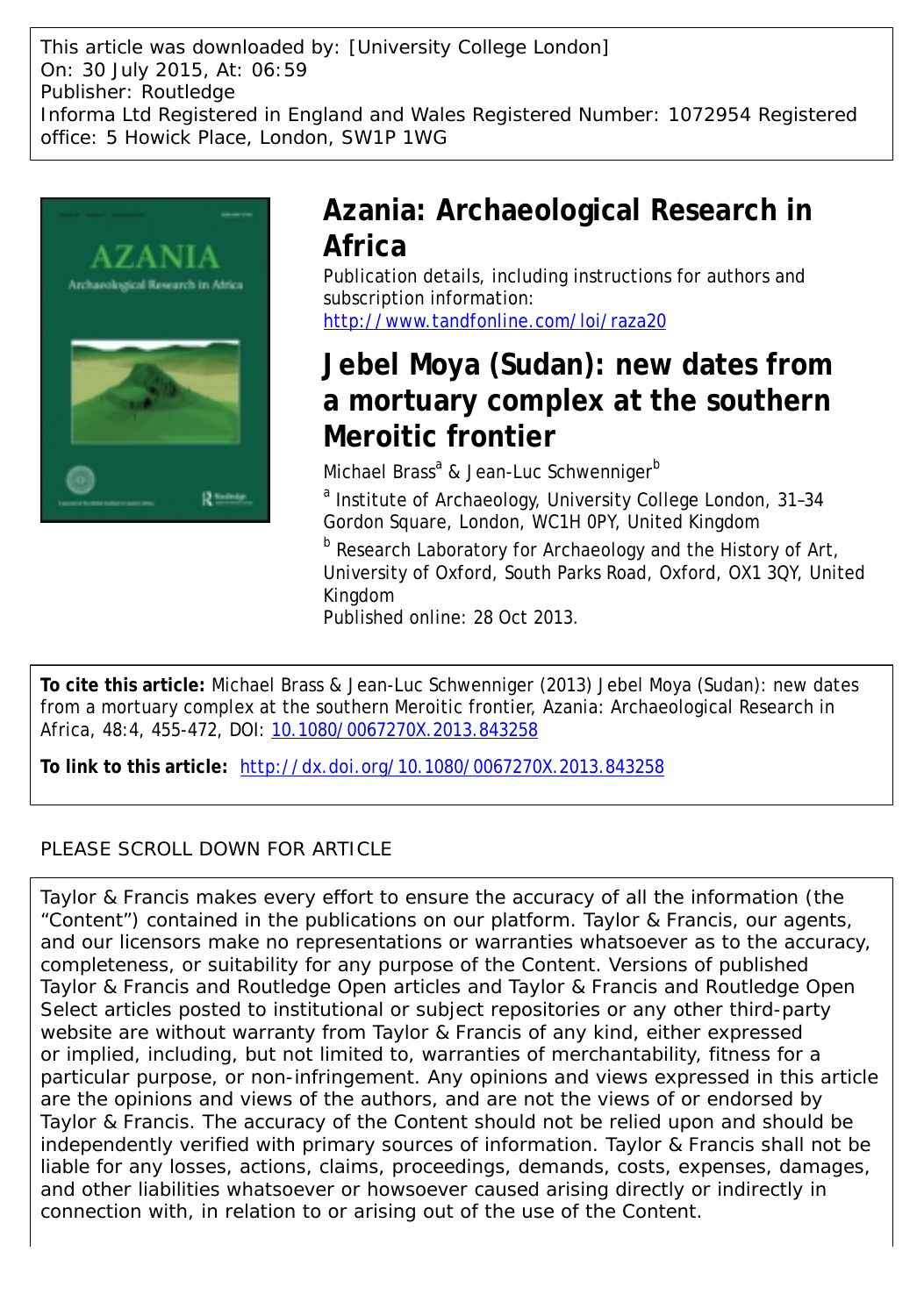This article may be used for research, teaching, and private study purposes. Terms & Conditions of access and use can be found at [http://www.tandfonline.com/page/terms](http://www.tandfonline.com/page/terms-and-conditions)[and-conditions](http://www.tandfonline.com/page/terms-and-conditions)

**It is essential that you check the license status of any given Open and Open Select article to confirm conditions of access and use.**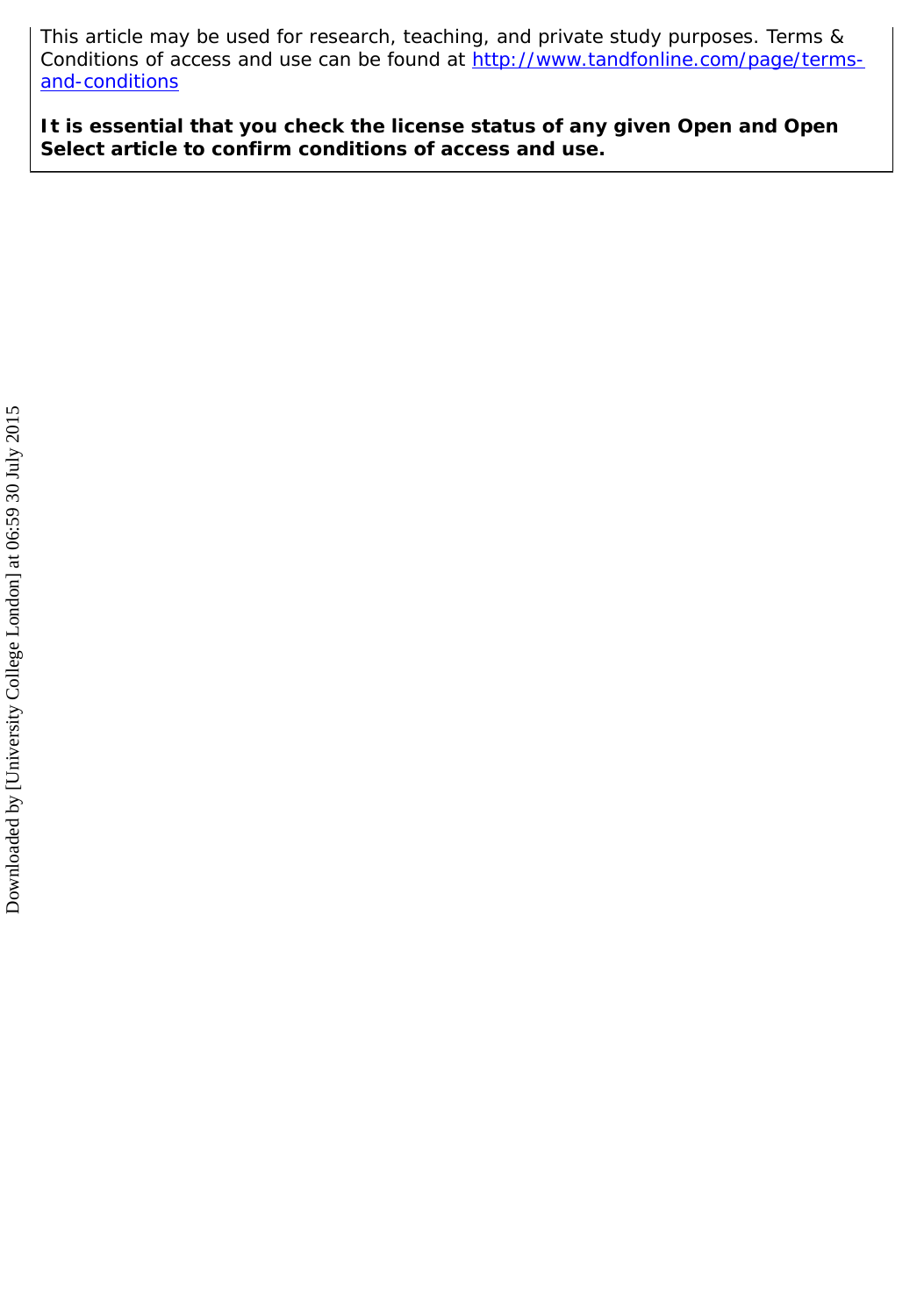# Jebel Moya (Sudan): new dates from a mortuary complex at the southern Meroitic frontier

Michael Brass<sup>a\*</sup> and Jean-Luc Schwenniger<sup>b</sup>

<sup>a</sup>Institute of Archaeology, University College London, 31–34 Gordon Square, London, WC1H 0PY, United Kingdom; <sup>b</sup>Research Laboratory for Archaeology and the History of Art, University of Oxford, South Parks Road, Oxford, OX1 3QY, United Kingdom

This paper proposes a new chronology for the burial complex at Jebel Moya, southcentral Sudan. It reassesses the body of evidence from Sir Henry Wellcome's original 1911–1914 excavations in order to place the site within a firm chronological framework by: (a) applying an attribute-based approach to discern discrete pottery assemblages; and (b) applying initial OSL dates to facilitate the reliable dating of this site for the first time. Jebel Moya is re-interpreted as a burial complex situated on the southern periphery of the late Meroitic state, and its potential to serve as a chronological and cultural reference point for future studies in south-central and southern Sudan is outlined.

Keywords: Jebel Moya; cemeteries; ceramics; Sudan; Meroe; OSL dating

Cet article propose une nouvelle chronologie pour Jebel Moya, site funéraire du centre-sud du Soudan. Les données provenant des fouilles qui y furent menées par Sir Henry Wellcome en 1911–14 sont réexaminées afin de placer le site dans une trame chronologique ferme, en employant une analyse par attributs pour définir des assemblages distincts de céramique, et en mettant en œuvre des datation OSL pour faciliter la première datation fiable du site. Nous réinterprétons Jebel Moya comme un site funéraire à la périphérie sud de l'état Méroitique tardif, et nous soulignons le potentiel du site pour servir de référence chronologique et culturelle à de futures études dans le sud et le centre-sud du Soudan.

#### Background

The Jebel Moya massif lies in the southern part of the Gezira Plain, Sudan, between the White and Blue Niles about 250 km south-southeast of Khartoum and approximately 310 km upstream from the Sixth Cataract ([Figure 1](#page-3-0)). The area excavated at Jebel Moya is situated in a basin-like valley within the northeastern portion of the massif. Approximately a fifth of the basin's 10.4 ha was excavated over four seasons between January 1911 and April 1914 (Addison [1949\)](#page-18-0), yielding 3135 human burials in 2791 graves, making it is the largest cemetery yet excavated in Northeast Africa ([Figure 2](#page-4-0)). The precise dating of this site has long been in doubt and the aim of the present study is to define better the temporal context of this interpretively important assemblage.

The excavation of Jebel Moya was funded by Sir Henry Wellcome in the years leading up to the First World War, initially as research into a time period and area that interested him, but ultimately as a philanthropic gesture. Upon his death in 1936, the

<sup>\*</sup>Email: [michael.brass@ucl.ac.uk](mailto:michael.brass@ucl.ac.uk)

<sup>© 2013</sup> The Author(s). Published by Taylor & Francis.

This is an Open Access article distributed under the terms of the Creative Commons Attribution License [\(http://creativecommons.](http://creativecommons.org/licenses/by/3.0) [org/licenses/by/3.0\), which permits unrestricted use, distribution, and reproduction in any medium, provided the original work is](http://creativecommons.org/licenses/by/3.0) [properly cited. The moral rights of the named author\(s\) have been asserted.](http://creativecommons.org/licenses/by/3.0)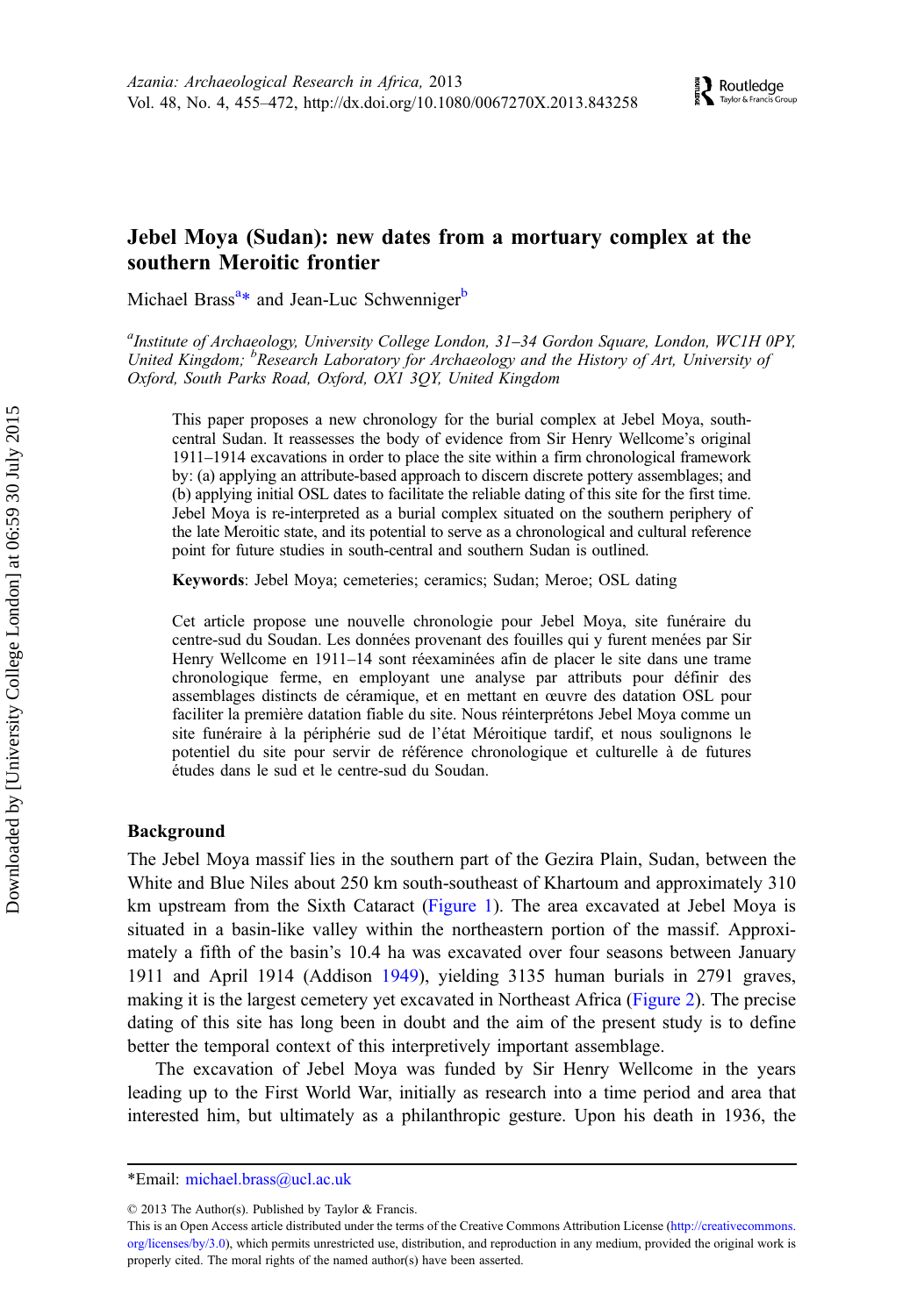<span id="page-3-0"></span>

Figure 1. The location of Jebel Moya in south-central Sudan (adapted from Edwards ([1989](#page-18-0), Figure 1) and Winchell [\(2013,](#page-19-0) Figure 1.2)).

Wellcome Trust appointed Frank Addison to undertake an analysis of the archaeological materials, which had been shipped to England during the course of the excavations (Addison [1949](#page-18-0)). J.C. Trevor (Duckworth Laboratory, University of Cambridge) was commissioned to complete the osteological work; he brought in Ramkrishna Mukherjee and C. Radhakrishna Rao to undertake the majority of the analyses (Mukherjee *et al.*) [1955\)](#page-19-0). After the Second World War, the excavation records and osteological remains were deposited with the Duckworth Laboratory, where they remain. The majority of the remaining representative pottery assemblage was donated to the British Museum, with small pottery samples and most extant small finds going to the Petrie Museum (University College London), the Pitt Rivers Museum (University of Oxford) and the Museum of Archaeology and Anthropology (University of Cambridge) Finally, a few artefacts were ultimately returned to Sudan, while token collections of other artefactual materials were distributed to different museums outside the United Kingdom.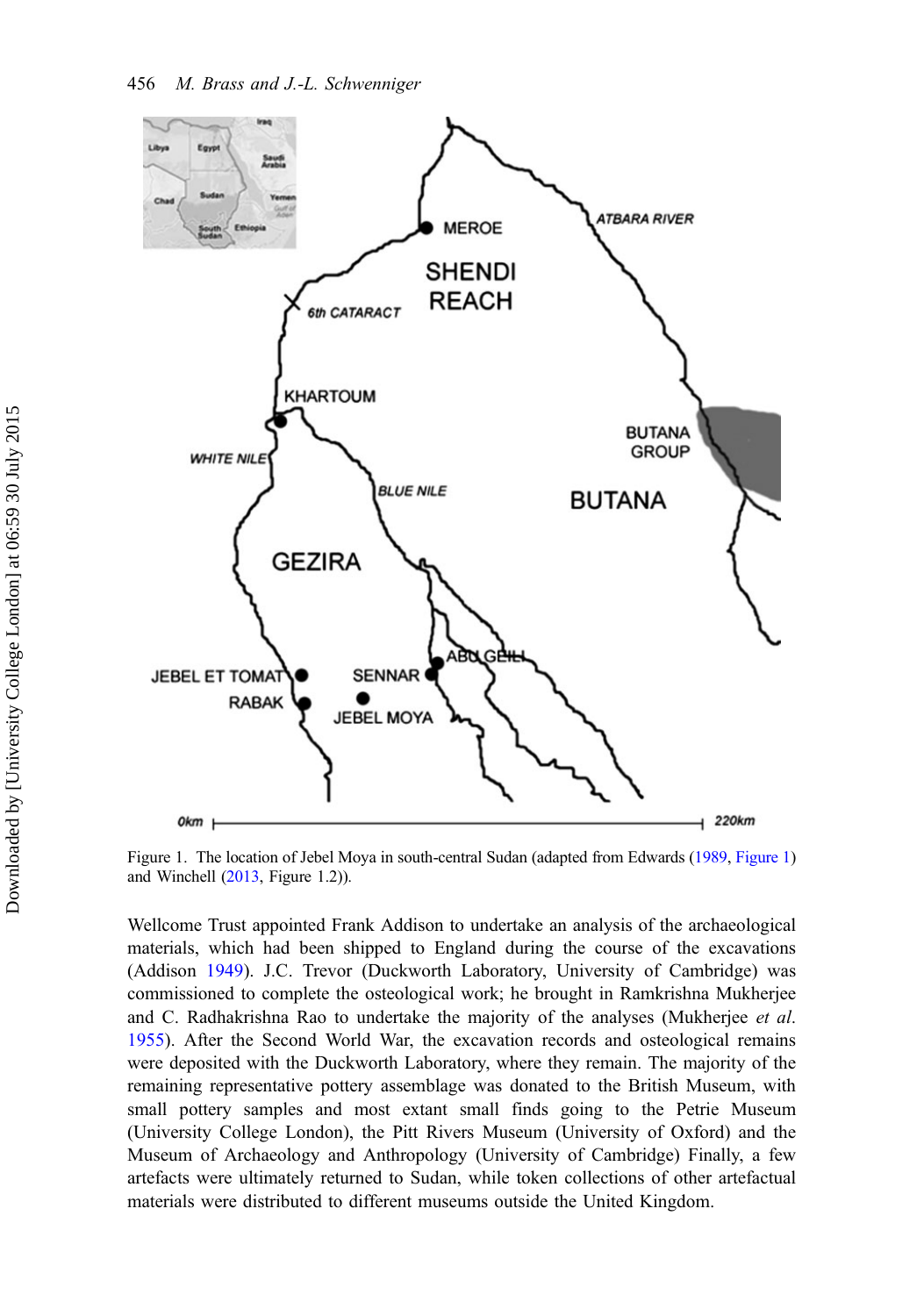Azania: Archaeological Research in Africa 457

<span id="page-4-0"></span>

Figure 2. The distribution of burials in the Jebel Moya valley. The grey lines are water-eroded gullies and there is a large rock formation in the centre.

# Previous research: the Addison and Gerharz chronologies

Jebel Moya was initially dated by Addison  $(1949: 249-260)$  $(1949: 249-260)$  to c. 1000-400 BC. He later modified his dating to a period between the last centuries BC and the fourth century AD, which is roughly coeval with the Meroitic state to the north (Addison [1956](#page-18-0)). This radical change in dating, based upon the same pottery assemblages and the stratigraphic distribution of graves, is the primary reason why Jebel Moya's chronology has long been regarded as insecure. Gerharz [\(1994](#page-18-0)) has since revisited the issue, but drew his data from and based his conclusions solely on Addison's 1949 published Register of Graves. He did not re-examine the extant artefactual, ceramic, osteological or excavation records. Gerharz proposed three phases for the site based on the re-seriation of 465 grave inventories and radiocarbon dates from nearby sites that were claimed to possess similar types of artefacts. These may be summarised as follows:

# Gerharz's Phase I (5th millennium BC)

This was thought to be a period of sporadic occupations characterised by the 'Dotted Wavy Line' pottery tradition as identified from a small selection of the ceramic collection curated at the British Museum examined by Caneva [\(1991](#page-18-0)) and later verified by Manzo (1995).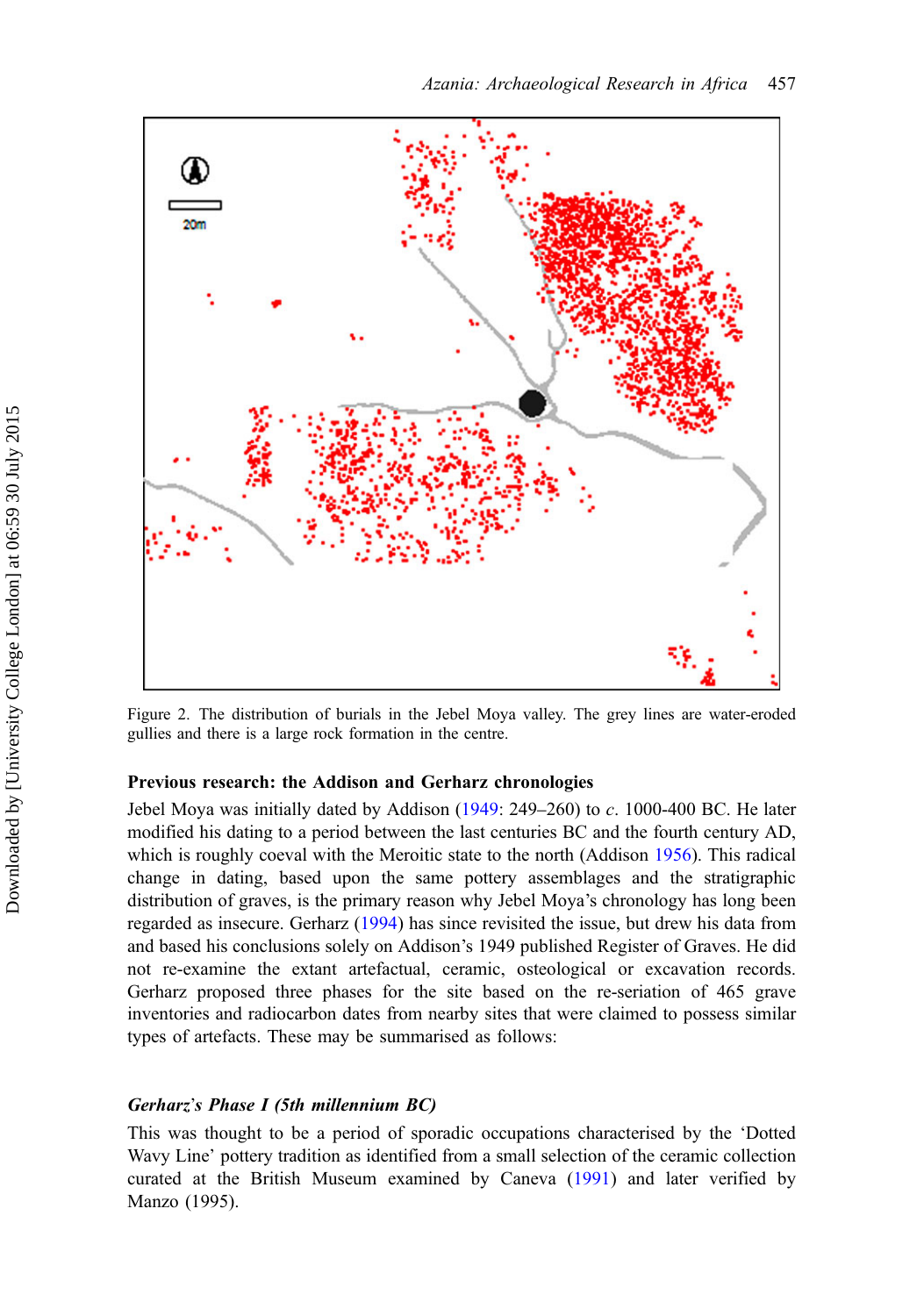## Gerharz's Phase II (3000-800 BC)

This is believed to have encompassed the majority of the graves across the valley. These graves comprise those burials that contain either no or very few associated grave goods. The chevron and cross-hatch decorated, thickened/everted rims attributed to this have been termed 'Rabak Ware', after a site 70 km to the west on the eastern bank of the White Nile radiocarbon dated by an unassociated shell sample to c. 3200 BC (Haaland [1987:](#page-18-0) 57). Likewise, similar pots with thick, rolled rims are said to occur at Jebel et Tomat (Clark [1973](#page-18-0): 58). Furthermore, Gerharz [\(1994](#page-18-0): 334) claims similarities for this pottery tradition with Kerma, C-Group and Butana Group wares, as do Haaland ([1987\)](#page-18-0) and Clark and Stemler [\(1975\)](#page-18-0), although the Butana comparison has been recently disputed by Winchell ([2013](#page-19-0)). The notional temporal range of this tradition has been founded on two radiocarbon dates (both of  $4200 \pm 80$  cal BP,  $2768 \pm 109$  BC; UCLA-1874D, UCLA-1874E, CalPal 2007) obtained from charcoal not necessarily associated with human activity (Clark and Stemler [1975\)](#page-18-0) and on a later obtained third date on shell from an unspecified context of 3770 uncal. BP  $(2179 \pm 24$  cal. BC, (Laboratoire de Science du Climat et de l'Environnement, Gifsur-Yvette, France) on shell from an unspecified context (Babiker [1984\)](#page-18-0).

## Gerharz's Phase III (800-100 BC)

This phase spans the duration of the Napatan state  $(c. 800-300 \text{ BC})$  and the early part of its Meroitic successor. It is said to feature the first appearance of trade items from the north including metals, faience and glass. Gerharz believed that most of the burials from this phase were confined to the eastern half of the site, with habitation continuing in the western portion. This spatial restriction of the burial ground was also said to reflect the emergence of social élites during this time, with only the élite burials containing grave goods. The new pottery styles were said to comprise channelled, painted and 'stamped' wares. Gerharz ([1994:](#page-18-0) 331) concluded that Phase III ended in the first century BC based upon the absence of wheel-made Meroitic pottery.

As part of his doctoral research, one of us (Brass) re-examined the extant archival excavation records of Jebel Moya held at the Duckworth Laboratory for the first time since Addison. These records were combined with the laboratory's osteological database to construct a new, updated and expanded Register of Graves for Jebel Moya. The new Register covers 2791 excavated graves with a total of 3192 recorded burials, 3135 of which are human (the remainder include those of livestock). The social aspects of the individual burials and non-mortuary pottery are being considered in terms of both their composition and their spatial and temporal distributions. Together with the Register, this information forms part of a GIS database established to plot the distribution of the graves in order to assist the on-going re-evaluation of the extant artefactual materials and human remains in order to reassess elements of the site's social organisation.

#### Reassessment of the British Museum's pottery assemblages

In order to permit informed analysis of social change in the southern Gezira Plain, Jebel Moya needs to be placed in a secure temporal context. The establishment of a secure occupation chronology is central to improving our understanding of the stratigraphic complexity of the site and for decoding intra-site social variation in material culture. This is being accomplished through three separate, yet interlocking strands: reanalysis of the representative pottery sample at the British Museum; optically stimulated luminescence (OSL) dating of six pottery sherds from the British Museum's collection; and stylistic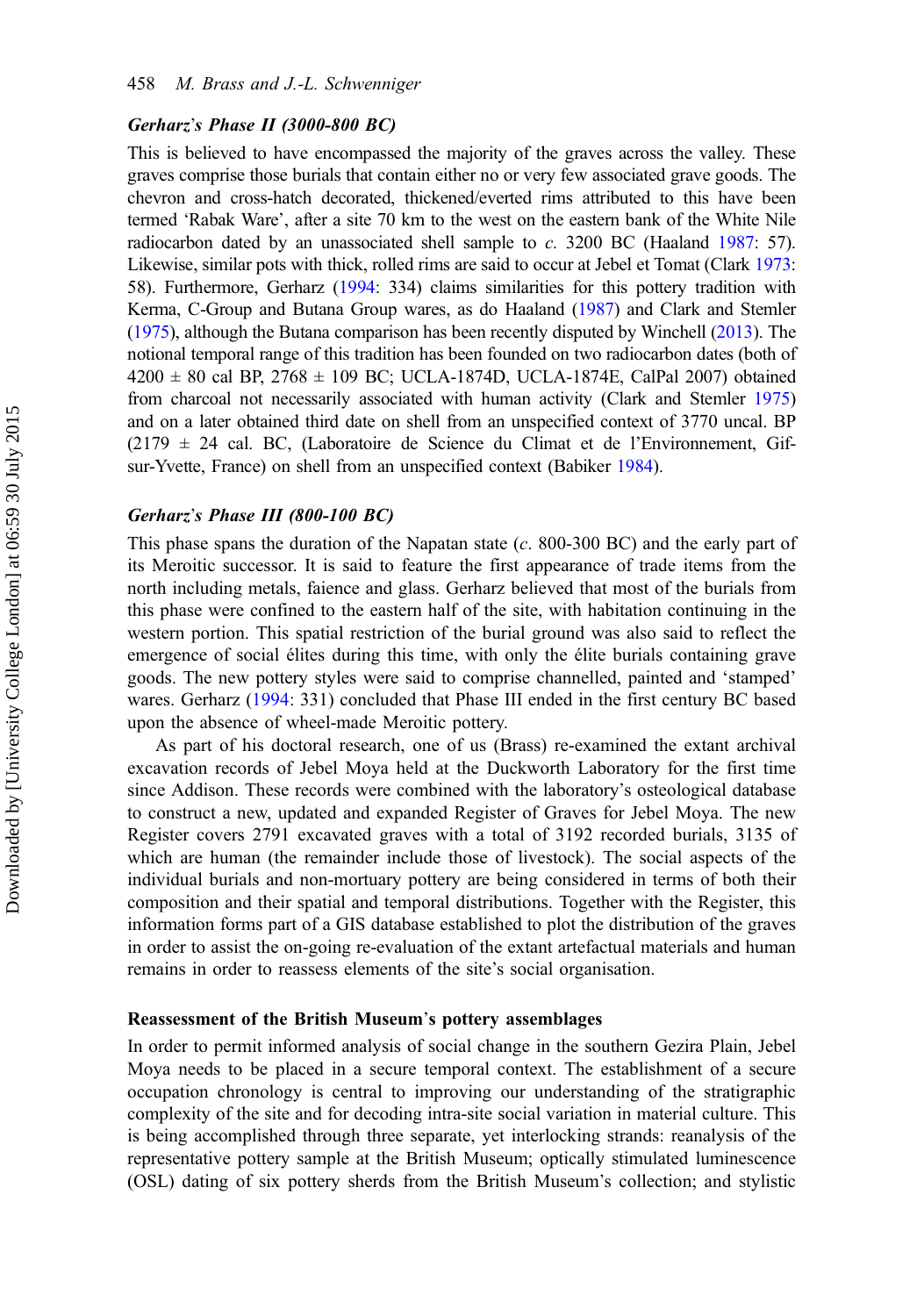dating of graves with datable artefacts. Attempts at AMS dating of the bone samples curated at the Duckworth Laboratory were unsuccessful due to a lack of collagen. The application of OSL dating at Jebel Moya represents the first direct, absolute dating of any of its features or material attributes.

A thorough reconsideration of the Jebel Moya pottery has been sorely lacking. Previous attempts (Addison [1949](#page-18-0); Caneva [1991;](#page-18-0) Manzo [1995](#page-19-0)) failed to move beyond vague and unproductive typological groupings. Instead, this study employed an attributebased approach focusing on the sherds' individual parameters including form, fabric, thickness, surface finish, decorative tools and the motor actions employed in executing decorations. Such a system has advantages over Caneva's [\(1987](#page-18-0)) more typological classificatory system, widely used in Sudan, which has been criticised for over-reliance on the appearance of motifs rather than the tools which made them (Haour *et al.* [2010:](#page-19-0) 4– 5) and for making inherent assumptions about the ratio of techniques to motifs (Mohammed-Ali and Khabir [2003:](#page-19-0) 31).

An attribute-based approach breaks down a vessel into its constituent components which can then be compared intra- and inter-site for coherence (Haour *et al.* [2010](#page-19-0)). Aims have included quantitatively assessing attributes to provide a better view of evolutionary changes, including those marking distinctive disjunctures, thereby providing a better understanding as to which attributes are culturally and temporally sensitive markers (Garcea and Hildebrand [2009\)](#page-18-0). These attributes allow for subsequent sorting to identify trends and generate relevant typologies through the statistical recognition of attribute clusters. Three assemblages have been grouped from the remaining Jebel Moya pottery assemblage at the British Museum, totalling 486 (mostly) rim sherds attributed to different strata at the site. The sherds curated at the Museum of Archaeology and Anthropology, and at the Petrie Museum, fall within the variability of the three designated assemblages.

# Assemblage 1 [\(Figure 3a](#page-7-0)–d)

This Late Mesolithic pottery is a rarity with only 13 remaining sherds. The actual 'Dotted Wavy Line' sherds noted and illustrated by Caneva [\(1991](#page-18-0)) could not be relocated in the British Museum collection. Decoration on the remaining sherds is stamped and pivoted comb only. The paste predominantly features sand, usually augmented with bone and mica. There is no burnishing.

# Assemblage 2 [\(Figure 4a](#page-8-0)–d)

These 104 sherds comprise thick (rolled) everted and relatively thinner simple rims with dragged comb and fine spatula-stamped chevrons, as well as fine spatula-stamped impressions on the lip in diagonal or chevron patterns. There are occasional incised fillets. The chevron motif is usually uppermost on vessels, after which there is a band of stamped comb, stylus or impressed cord decoration. Motifs appear on the outer surface of the lips. The temper comprises coarse grit and sand, with mica also sometimes present. Burnishing and slipping occur. The rim angles show predominantly open vessels, with relatively rare closed forms. There are a few sherds combining diagnostic Assemblage 2 features with zoned motifs (in-filled geometric forms) that may date towards the more recent portion of this assemblage; such zoned motifs are common in Assemblage 3.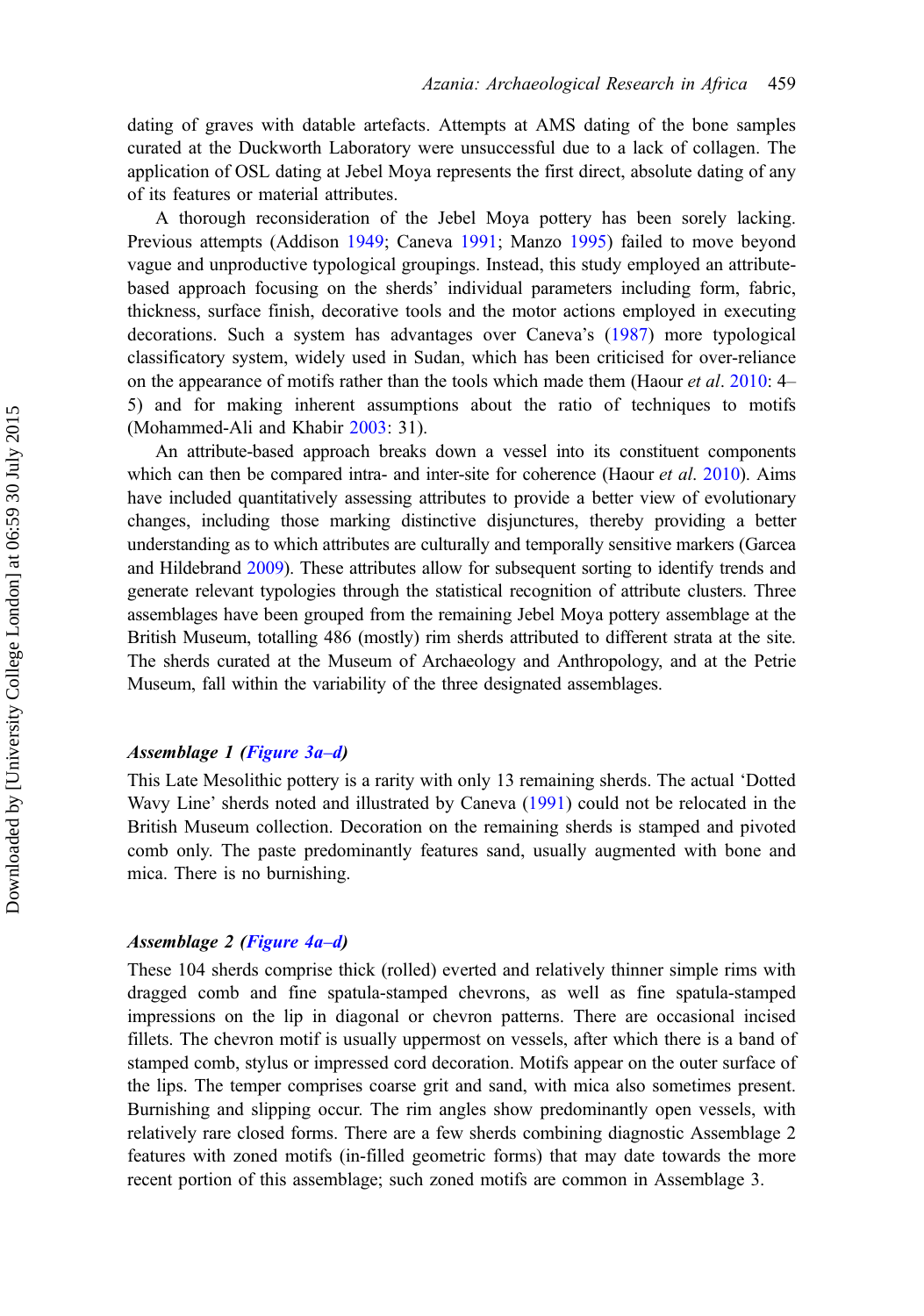<span id="page-7-0"></span>

Figure 3. Jebel Moya: Assemblage 1: (a) body sherd 2–3 mm thick with comb-stamped decoration; (b) rim and body sherd 3 mm thick with comb-stamped and pivoted comb décor; (c) body sherd 5–6 mm thick with dragged comb lines and stamped comb décor. The temper of all the sherds is sand paste with bone mica (All from Tray 3. Reproduced with kind permission of the Trustees of the British Museum); (d) a selection of Assemblage 1 body and rim sherds (from Addison [1949](#page-18-0): Plate XCIV).

# Assemblage 3 [\(Figure 5a](#page-9-0)–d)

This group is distinct from the proceeding assemblages and comprises 369 sherds. Sherds are generally highly burnished, relatively thin (when compared to Assemblage 2) and red slipped. Rim forms are relatively elementary with only simple and everted rims, and most of these are open vessels. Decorative motifs in Assemblage 3 were made using stamped comb, stylus incisions, plain incisions and impressed cord. Also frequently present are pendant triangles (zoned forms) in-filled with fine stamping, either with comb or cordwrapped elements. There are also occasional examples of cord-wrapped roulettes (impressed, not rolled, sensu MacDonald and Manning [2010](#page-19-0)). Some sherds have motifs on the interior. Critically, most motifs occur on the body of vessels as part of zoned (geometric) forms. Mica temper predominates in the paste with some bone.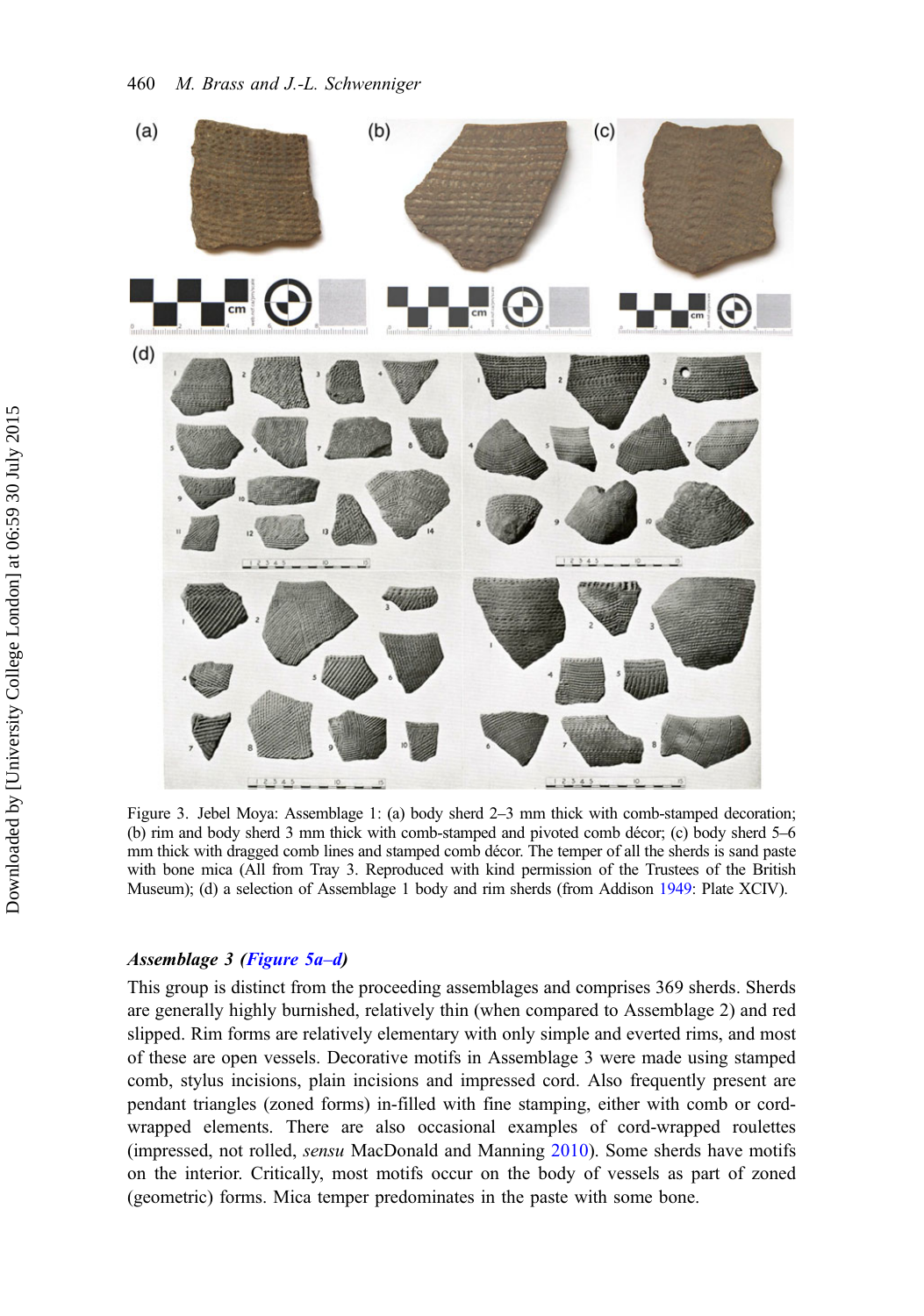<span id="page-8-0"></span>

Figure 4. Jebel Moya: Assemblage 2: (a) thick, rolled everted rim and body sherd 5–10 mm thick with dragged comb chevrons on the rim and a comb-stamped line under the lip; (b) thick, rolled everted rim and body sherd 3–24 mm thick with dragged comb chevrons on the lip and a wad of cord impression just under the lip; (c) thick, simple rim and body sherd 8–26 mm thick with incised angular lines on the lip and rows of vertical incised fillets just under it. The temper of all the sherds is coarse grit. (All from Tray 4. Reproduced with kind permission of the Trustees of the British Museum); (d) a selection of large Assemblage 2 rim sherds (from Addison [1949:](#page-18-0) Plate CIV).

In the new Register of Graves, 77 instances of pottery are recorded in direct association with human burials distributed across the valley ([Figure 6](#page-10-0), [Table 1\)](#page-10-0). Of these 77 burials, 24 (also distributed across the site and through the strata) contain pottery sherds that were illustrated either on the excavation cards or in Addison's publication, or both. Of the 24 illustrated pottery sherds and vessels found in association with burials, only one (Burial 1290) has an Assemblage 2 sherd under its left hand that could have been intrusive. The remainder all belong to Assemblage 3. Furthermore, none of the descriptions of non-illustrated burial assemblage pottery resemble any of the pottery assigned to Assemblage 2; instead, they are all attributable to Assemblage 3.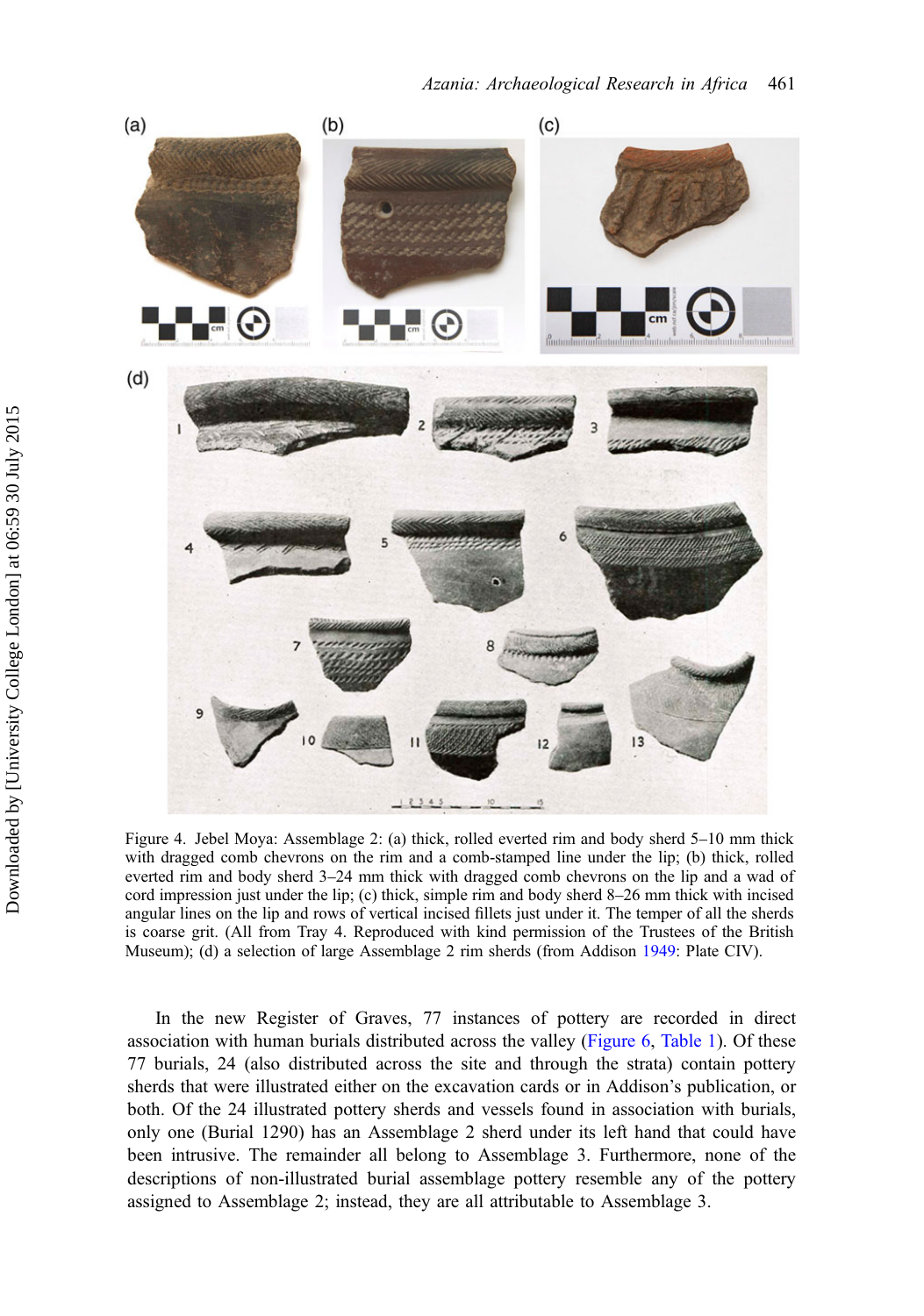<span id="page-9-0"></span>

Figure 5. Jebel Moya: Assemblage 3: (a) body sherd 2.5–4.5 mm thick with comb-stamped angular lines forming quadrangles; (b) simple rim and body sherd 3-6 mm thick with two comb-stamped channels under the lip and comb-stamped triangles on the body; (c) body sherd 1–4.5 mm thick with stylus-stamped wavy-lines, stylus-stamped chevron lines and comb-stamped triangular and vertical wavy-lines. The temper of all the sherds is sand with mica (with some organics) (All from Tray 2. Reproduced with kind permission of the Trustees of the British Museum); (d) a selection of large Assemblage 3 rim sherds (from Addison [1949:](#page-18-0) Plate CI).

# The absolute dating of Jebel Moya

Samples from six sherds, three each from assemblages 2 and 3, were prepared for optical dating of coarse-grained quartz (60–125 or 90–255 microns) extracted from specimens supplied by the British Museum. OSL dating should indicate the time that the pottery was fired and has been shown to provide similar accuracy to AMS radiocarbon dating of organic remains in pottery (Manning  $et al. 2011$ ). The samples available for analysis were all pieces measuring approximately  $2 \times 2$  cm and more than 5 mm in thickness that had been removed from a larger original sherd, thus ensuring that a reference specimen was left behind at the museum for future analysis. Sample preparation and luminescence measurements were conducted at the Research Laboratory for Archaeology and the History of Art (Oxford University) using standard preparation procedures (Aitken [1985\)](#page-18-0) that included wet sieving, treatment with hydrochloric and hydrofluoric acids and removal of heavy minerals using sodium polytungstate. All measurements were conducted on an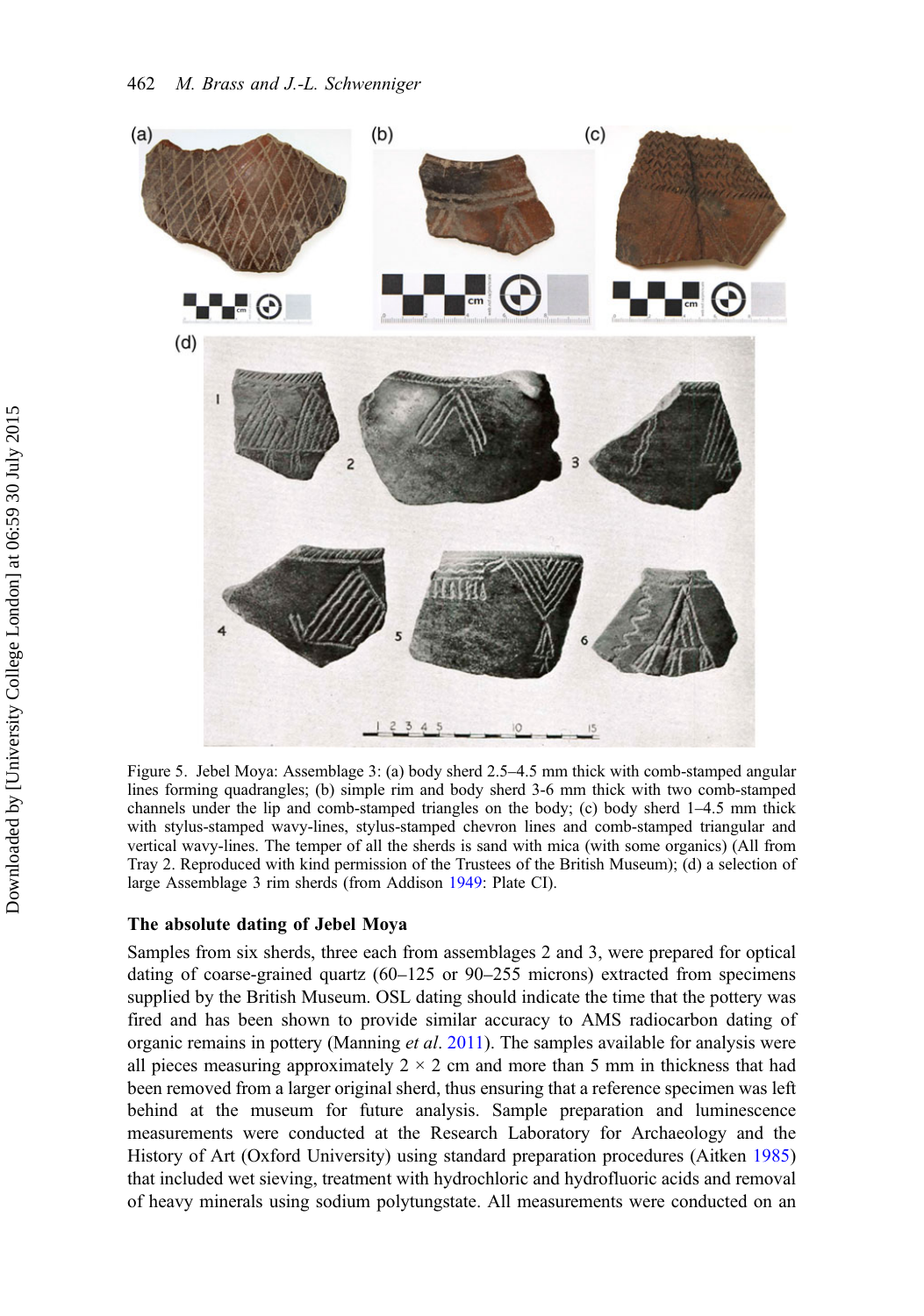<span id="page-10-0"></span>

Figure 6. Jebel Moya: the spatial distribution of pottery (red) in recorded association with human burials (grey).

automated Risø luminescence reader using small sized aliquots (2–3 mm) and a singlealiquot regenerative-dose measurement protocol (Murray and Wintle [2000\)](#page-19-0) with the addition of a post-IR blue OSL procedure (Banerjee et al. [2001](#page-18-0)). Luminescence measurements were made at a raised temperature of  $125^{\circ}$ C, with a preheat 1 (PH<sub>1</sub>) value of 240 $\degree$ C for ten seconds, a preheat 2 (PH<sub>2</sub>) of 200 $\degree$ C for ten seconds and up to six regeneration dose points. Palaeodose estimates were obtained using the weighted mean of between 6 and 12 aliquots derived from an exponential fitting procedure.

Table 1. Jebel Moya: the breakdown of the spatial distribution of pottery in recorded association with human burials by geographic orientation.

| Area      | <b>Burials</b>   |
|-----------|------------------|
| South     | 0                |
| Southwest | 31               |
| West      | $\boldsymbol{0}$ |
| East      | 11               |
| Northwest | 7                |
| Northeast | 23               |
| Unknown   |                  |
| Total     | 77               |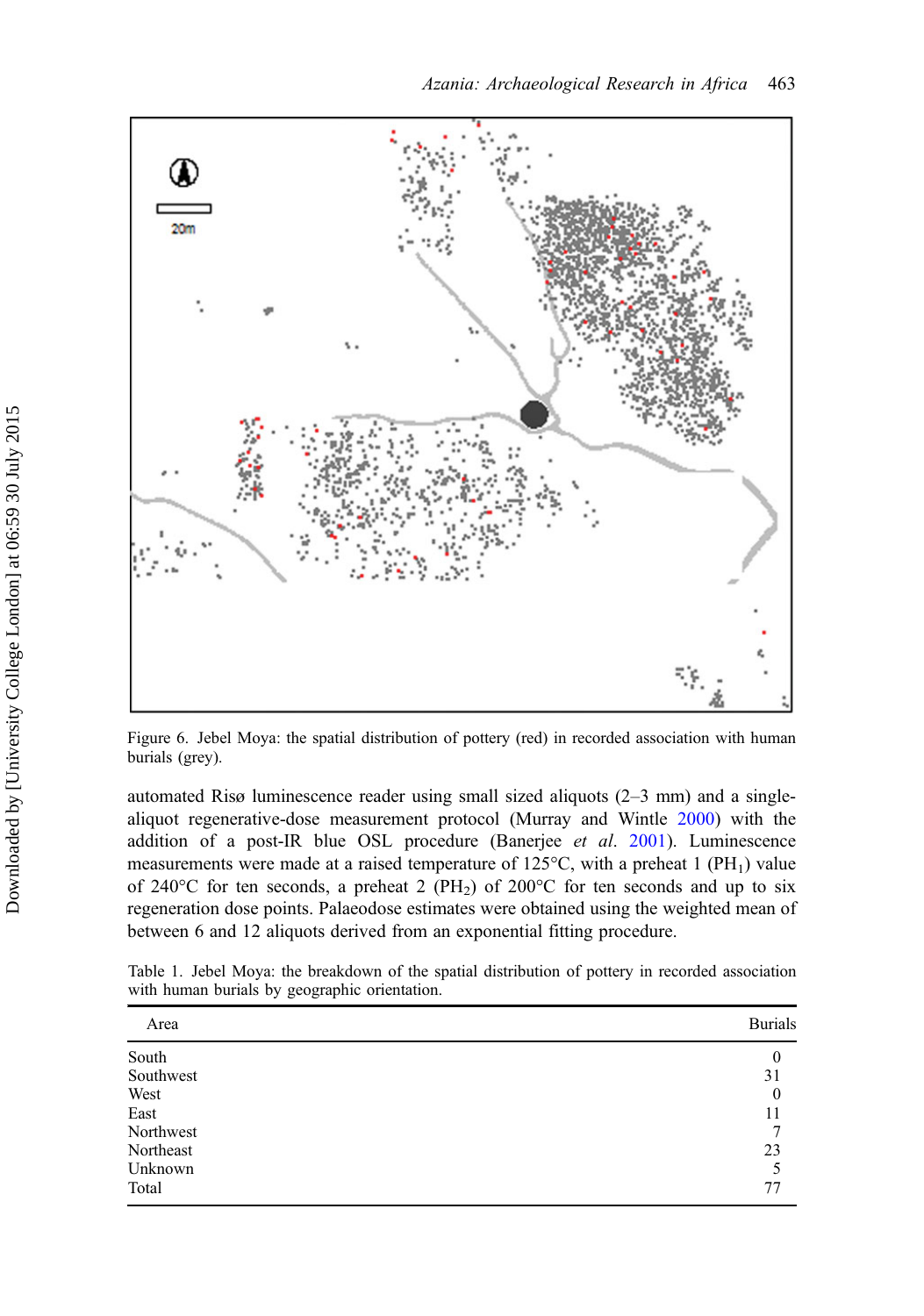Internal and external dose rates were calculated on the basis of geochemical analysis by fusion ICP-MS. No sediment samples associated with the ceramics were available for dose rate determination because the sherds were collected in 1911–1914. However, three of the sherds (X5293, X5294 and X5295) contained small amounts of remnant soil stuck to the surface. This material was considered to be representative of the burial environment at Jebel Moya and was carefully removed and pooled to provide sufficient quantities of material for analysis. An inflated error of 10% was assigned to the external gamma-dose rate (1.03Gy/ka) in order to account for any additional uncertainty on the external dose rate contribution. Radioisotope concentrations were converted to dose rates using the conversion factors of Adamiec and Aitken [\(1998](#page-18-0)), the grain-size attenuation factors of Mejdahl ([1979\)](#page-19-0) and the absorption coefficient for water by Zimmerman [\(1971](#page-19-0)). The contribution of cosmic radiation to the total dose rate was calculated as a function of latitude, altitude, burial depth and average over-burden density based on data given by Prescott and Hutton [\(1994](#page-19-0)). It was assumed that overburden accumulated soon after deposition and was negligible relative to the burial period. OSL age estimates were calculated by dividing the mean palaeodose by the dose rate and presented as  $\pm$  one standard error (Table 2).

Although the OSL results have very large standard error deviations, there are no overlaps in the respective dates from the Assemblage 2 and Assemblage 3 sherds [\(Figure](#page-12-0) [7](#page-12-0), [Table 3\)](#page-12-0). The results indicate that there were three broad temporal phases. The sherds assigned to Assemblage 1 were not directly dated due to focusing limited dating resources on the more numerous second and third assemblages. The continued relative dating of Assemblage 1 to the sixth or early fifth millennium BC rests on Caneva's [\(1991](#page-18-0)) earlier analysis and on subsequent studies of the chronology and distribution of early Sudanese pottery (Jesse [2010;](#page-19-0) Salvatori et al. [2011](#page-19-0)).

Assemblage 2 thus comprises occupations covering a relatively long period from the mid-second millennium to the mid-first millennia BC. The nature of the Assemblage 2 occupation at Jebel Moya cannot as yet be determined, but it can be stated with confidence that no burials can be attributed to this period by association with pottery. It thus broadly coincides with the Middle and Classic Kerma Periods in Nubia until shortly after the emergence of the early Napatan élite who ruled in Egypt as the Twenty-Fifth Dynasty c. 747-656 BC (Shaw [2000](#page-19-0): 482; Hafsaas [2006\)](#page-19-0). No Kerma or Napatan artefacts have been uncovered at Jebel Moya and pottery resembling that from Assemblage 2 has not yet been found further north in the Gezira, although such sherds were found at Rabak to the west and at Jebel et Tomat (of unknown date) to the northwest. Reanalysis and redating of the Rabak assemblages cannot be undertaken due to a lack of uncertainty over where the pottery is located and the site has since been destroyed (Randi Haaland, pers.

| Laboratory<br>code | Palaeodose<br>(Gy) | Total dose rate<br>(Gy/ka) | OSL age estimate (years)<br>before $2012$ ) |
|--------------------|--------------------|----------------------------|---------------------------------------------|
| X5291              | $9.71 \pm 1.49$    | $5.52 \pm 0.38$            | $1760 \pm 295$                              |
| X5292              | $16.33 \pm 3.64$   | $5.03 \pm 0.33$            | $3245 \pm 755$                              |
| X5293              | $7.19 \pm 1.20$    | $4.82 \pm 0.32$            | $1490 \pm 270$                              |
| X5294              | $17.38 \pm 2.30$   | $5.06 \pm 0.33$            | $3435 \pm 260$                              |
| X5295              | $17.96 \pm 2.14$   | $5.53 \pm 0.37$            | $3250 \pm 445$                              |
| X5296              | $7.58 \pm 2.58$    | $4.90 \pm 0.33$            | $1545 \pm 535$                              |

Table 2. Jebel Moya: summary of the OSL dating results.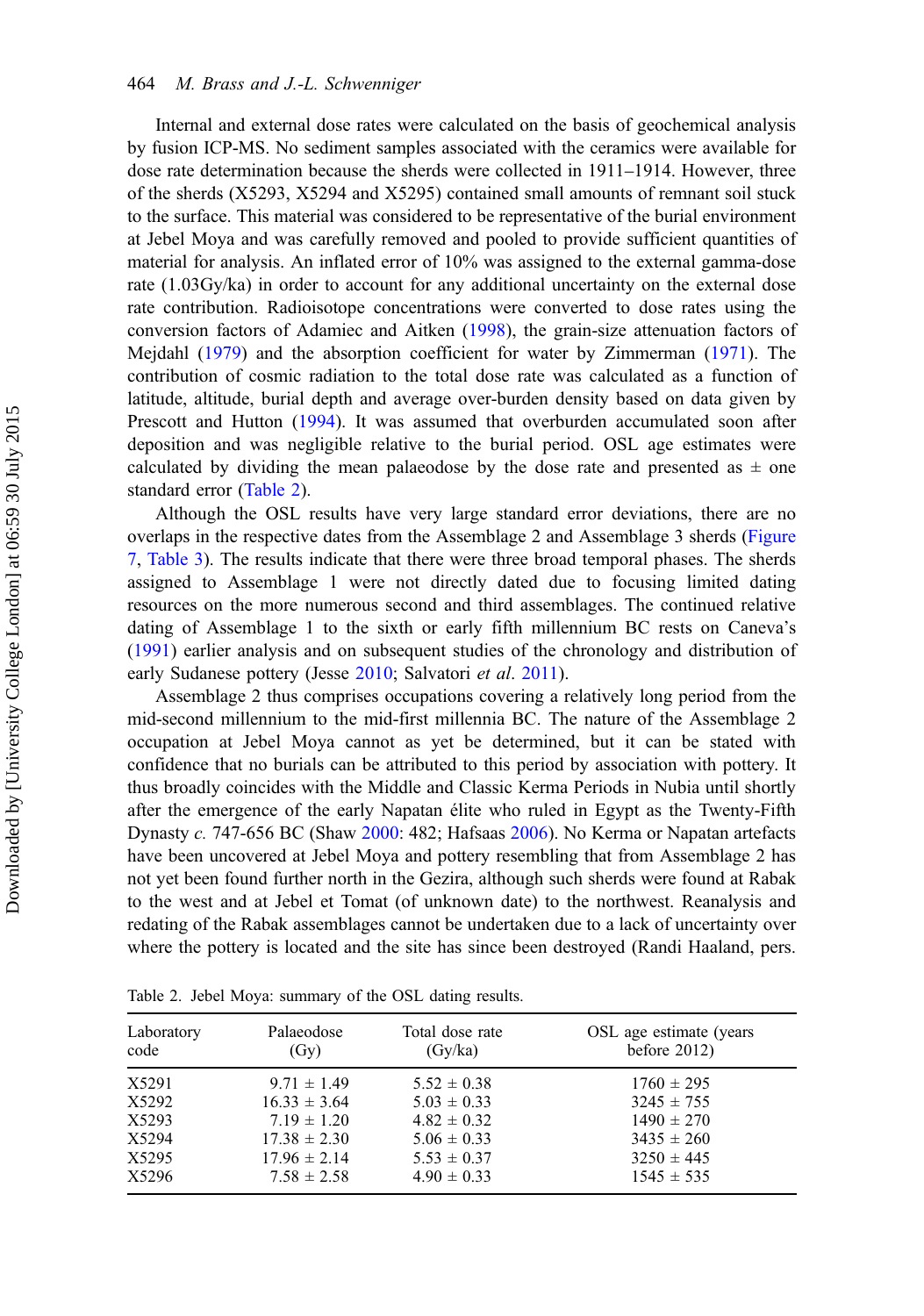<span id="page-12-0"></span>

Figure 7. Jebel Moya: the OSL samples from Assemblages 2 and 3, plotted against their date range, showing two distinct clusters. The Assemblage 1 range is hypothetical based on Caneva ([1991\)](#page-18-0).

| Laboratory<br>code | <b>British</b><br>Museum code | Assemblage     | Decorative description                                                                                                                               | OSL dates             |
|--------------------|-------------------------------|----------------|------------------------------------------------------------------------------------------------------------------------------------------------------|-----------------------|
| X5291              | EA 81191                      | 3              | Thin simple rim. Comb-<br>stamped angular pattern on<br>rim. Comb-stamped line on<br>neck. Three comb-stamped<br>triangular-shaped lines<br>on body. | $40$ BC $-$ AD 550    |
| X5293              | EA 81192                      | 3              | Thin simple rim. Comb-<br>stamped angular pattern on<br>rim. Cord-impressed line on<br>neck. Cord-impressed and<br>infilled triangles on body.       | AD 255-790            |
| X5296              | $B4 = EA$<br>81191            | 3              | Thin simple rim. Comb-<br>stamped angular pattern on<br>rim. Comb-stamped line<br>on neck.                                                           | $70$ BC $-$ AD $1005$ |
| X5292              | EA 81192                      | $\overline{2}$ | Thickened simple rim.<br>Spatula-stamped pattern on<br>rim with an incised line<br>on neck.                                                          | 1985-475 BC           |
| X5294              | EA 81193                      | $\overline{2}$ | Thickened everted rim.<br>Dragged comb chevron-<br>pattern on rim.                                                                                   | 1680-1165 BC          |
| X5295              | EA 81192                      | $\overline{2}$ | Thickened everted rim.<br>Dragged comb chevron-<br>pattern on rim with cord-<br>wrapped impressions below.                                           | 1680-790 BC           |

Table 3. Jebel Moya: summary of the sampled sherds curated at the British Museum.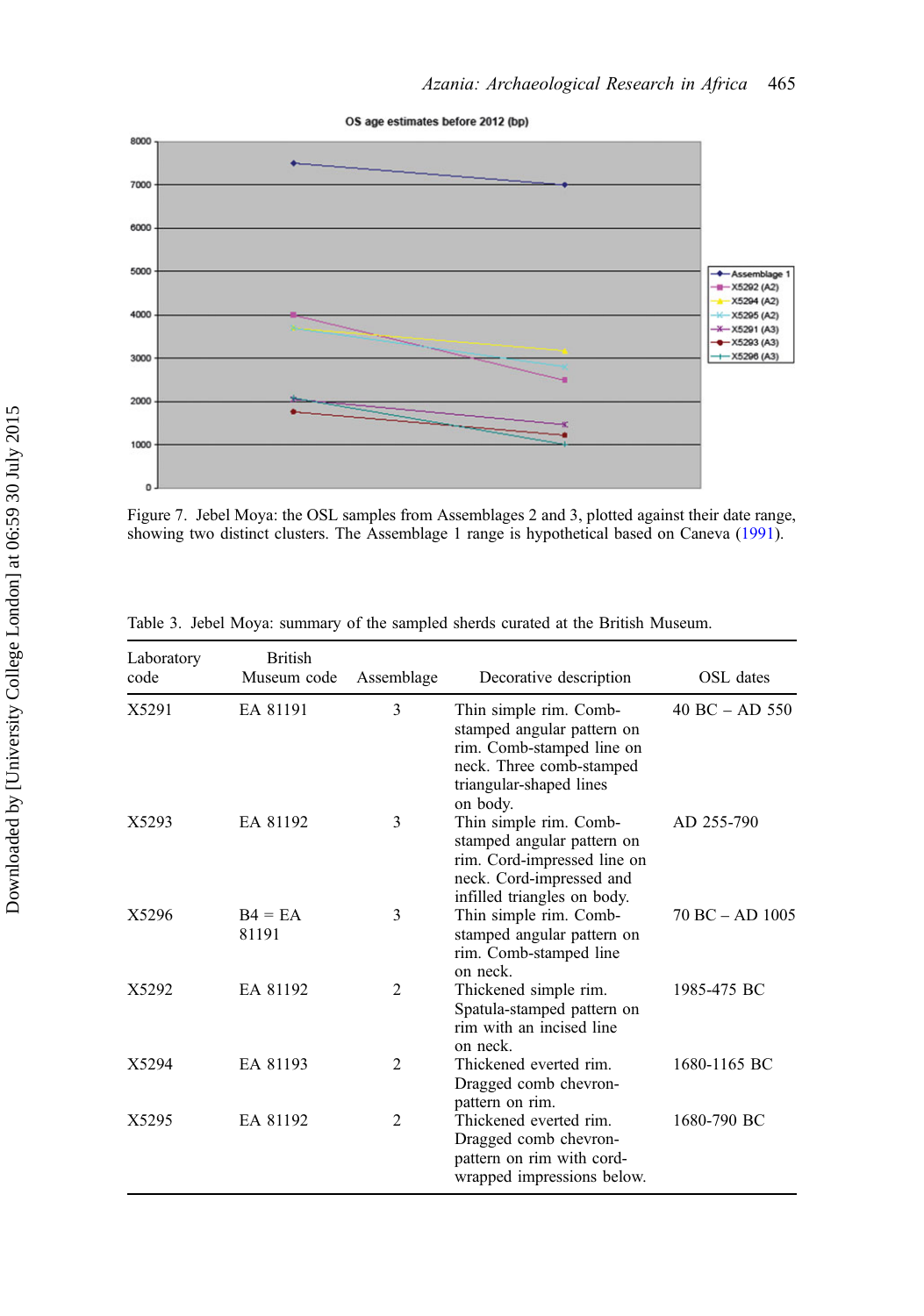

Figure 8. Jebel Moya: the relative density of burials with grave goods to burials without grave goods is greater in the southwest and north (>0.5) than in the east and northeast.

comm. 2011). The mid-third millennium BC date available for the early occupation of Jebel et Tomat is based on a single radiocarbon date obtained on shell from a soil pit dug on the edge of the midden in uncertain association with cultural materials; Clark ([1973](#page-18-0): 57) admits that this date needs to be regarded as tenuous. The new OSL dates from the Jebel Moya chevron-decorated 'thick-wares' may therefore also have a bearing on the published chronologies of Jebel et Tomat and Rabak.

However, it is noteworthy that the second millennium BC sees increases in 'thickwares' in areas to the east of the Gezira: the ratio of everted thick-wares, some with the distinctive stylus-stamped chevron patterns on the rims, increases in the Late Gash period (c. 1700–1500 BC) in the Kassala and wider Gash Delta areas, for example [\(Figure 1\)](#page-3-0) and is a major presence in its subsequent Jebel Mokram phase (Andrea Manzo and Valentina Perna, pers. comm.).

The majority of the extant sherds come from Assemblage 3, which has now been OSL-dated from the first century BC until the mid-first millennium AD. This timespan covers the middle and late Meroitic periods, as well as the aftermath of the breakup of the Meroitic state, which had stretched south into the Butana and with possible settlements along the Blue and White Niles. It is to this phase that the majority of the burials at Jebel Moya may now be assigned, effectively to a society living on the southwestern frontier of the Meroitic kingdom. Of the 3135 human burials, 1108 (35.3%) have associated grave goods, leaving 2026 burials (64.7%) without goods or with artefacts listed as coming from the grave infill. Contrary to the view expressed by Gerharz ([1994\)](#page-18-0), GIS analysis reveals that the distribution of grave goods is not concentrated in the east and northeast of the valley (Figure 8). This includes both imported items and items made from imported materials as accompanying burial goods. None of the grave goods (imports) are diagnostic of any temporal period earlier than the late first millennium BC and the only ceramics definitely associated with graves come from Assemblage 3 (see above). This revises the chronological reconstruction of Gerharz ([1994:](#page-18-0) 331), who admitted that his notional end date for the site's sequence of the first century BC was guesswork: the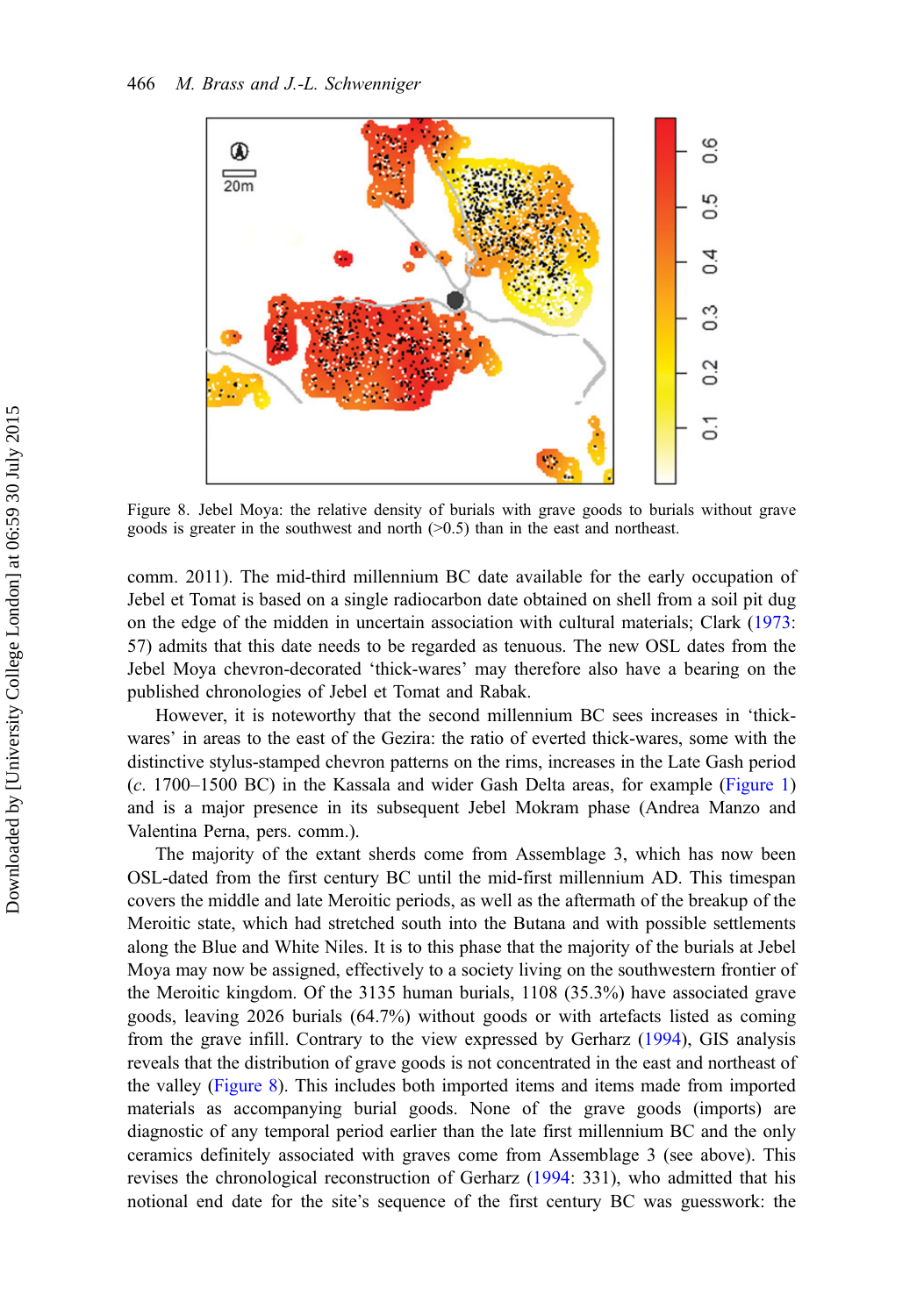

Figure 9. Abu Geili: pottery: 1–3 and 5 stylus-stamped wavy lines. 4 and 6–9 comb-stamped decoration sometimes within incised lines. All are burnished black and brown sherds originally infilled with red pigment (from Crawford and Addison [1951](#page-18-0): Plate XXXVIIIB).

absence of Meroitic pottery from Jebel Moya, and likewise the lack of Jebel Moya Assemblage 3 pottery at Shendi Reach, are not by themselves reliable chronological indicators when the new OSL dates are considered.

Assemblage 3 is contemporary with the later occupational phase of Jebel et Tomat, which five conventional radiocarbon dates place between the early first and the end of the fourth centuries AD (Clark and Stemler [1975](#page-18-0)). The pottery from this phase at Jebel et Tomat is claimed by Clark [1973](#page-18-0) to have strong similarities to Jebel Moya's Assemblage 3, being thin and burnished, although this cannot as yet be verified due to the lack of published illustrations. Clark [\(1973](#page-18-0): 58) also claimed that Jebel Moya and Jebel et Tomat were used by societies 'sharing common cultural traits.' As at Jebel Moya, no earthen or stone habitations were evident at Jebel et Tomat. However it is notable that domesticated sorghum was identified at Jebel et Tomat along with the cattle bones, allowing Clark [\(1973](#page-18-0)) to propose a model of transhumance between the Nile and the jebel, with dry sorghum cultivation practised in the uplands.

Assemblage 3 is also contemporary with the establishment of a settlement at Sennar, postulated by Addison ([1950\)](#page-18-0) to have been a trading station, and of an agro-pastoral settlement at Abu Geili (Addison [1950](#page-18-0); Crawford and Addison [1951\)](#page-18-0). Both of these sites are approximately 30 km to the east of Jebel Moya on the banks of the Blue Nile. Assemblage 3 pottery was found at Abu Geili together with locally manufactured wheelmade pottery (Figures 9 and [10](#page-15-0)) (Crawford and Addison [1951](#page-18-0): 44), though not at Sennar, while Meroitic painted pottery was present at both Abu Geili [\(Figure 11\)](#page-15-0) and Sennar, but not at Jebel Moya. It is during the time of these sites' notional occupation in the first centuries AD that a southward expansion of Meroe into the western Butana has been postulated (Bradley [1992\)](#page-18-0).

Sites to the south of Jebel Moya, including rescue excavations in that part of the Upper Blue Nile to be flooded by the Rossairis Dam and surface collections from west of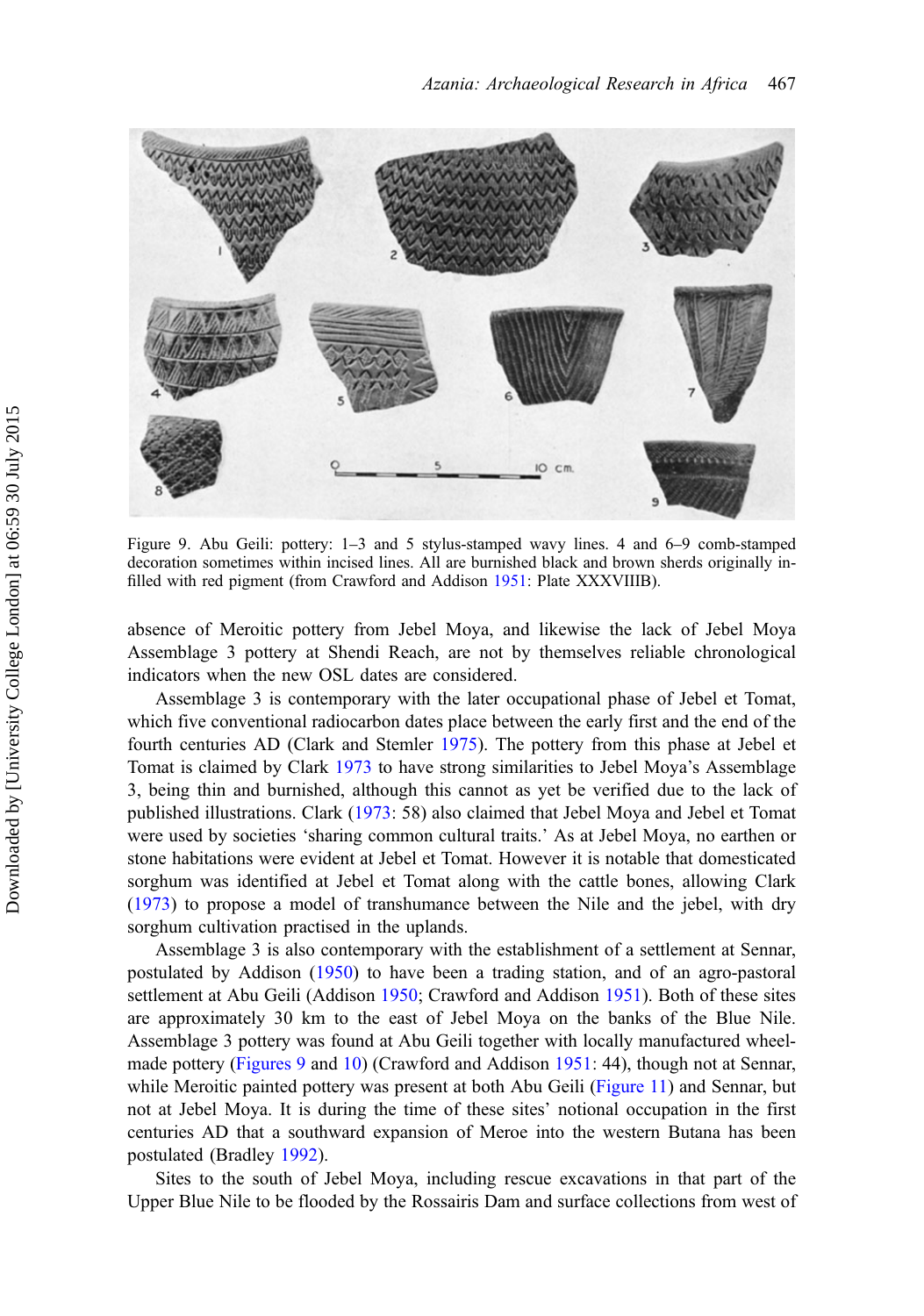<span id="page-15-0"></span>

Figure 10. Abu Geili: locally produced wheel-made pottery (from Crawford and Addison [1951:](#page-18-0) Plate XLIII).

the White Nile have yet to be published (Hatim Elnour, pers. comm. 2012). Since these pottery collections have yet to be placed in a secure, radiometrically dated chronological framework potential comparisons with Jebel Moya must remain problematic.

This brief review, emphasises that in the long-term the new OSL dates from Jebel Moya and the formation of a firm pottery assemblage framework open up new opportunities for research in the region by their potential to serve as a reference point against which the artefacts from other sites in the southern Gezira and nearby areas can be potentially dated. They can therefore hopefully serve as a catalyst for further refining localised chronologies.

# Discussion and conclusions

The nature of the populations at Jebel Moya during the time period represented by Assemblage 3 remains unresolved. Rachel Hutton MacDonald [\(1999](#page-19-0)) compared samples



Figure 11. Abu Geili: painted Meroitic pottery (from Crawford and Addison [1951:](#page-18-0) Plate XLA).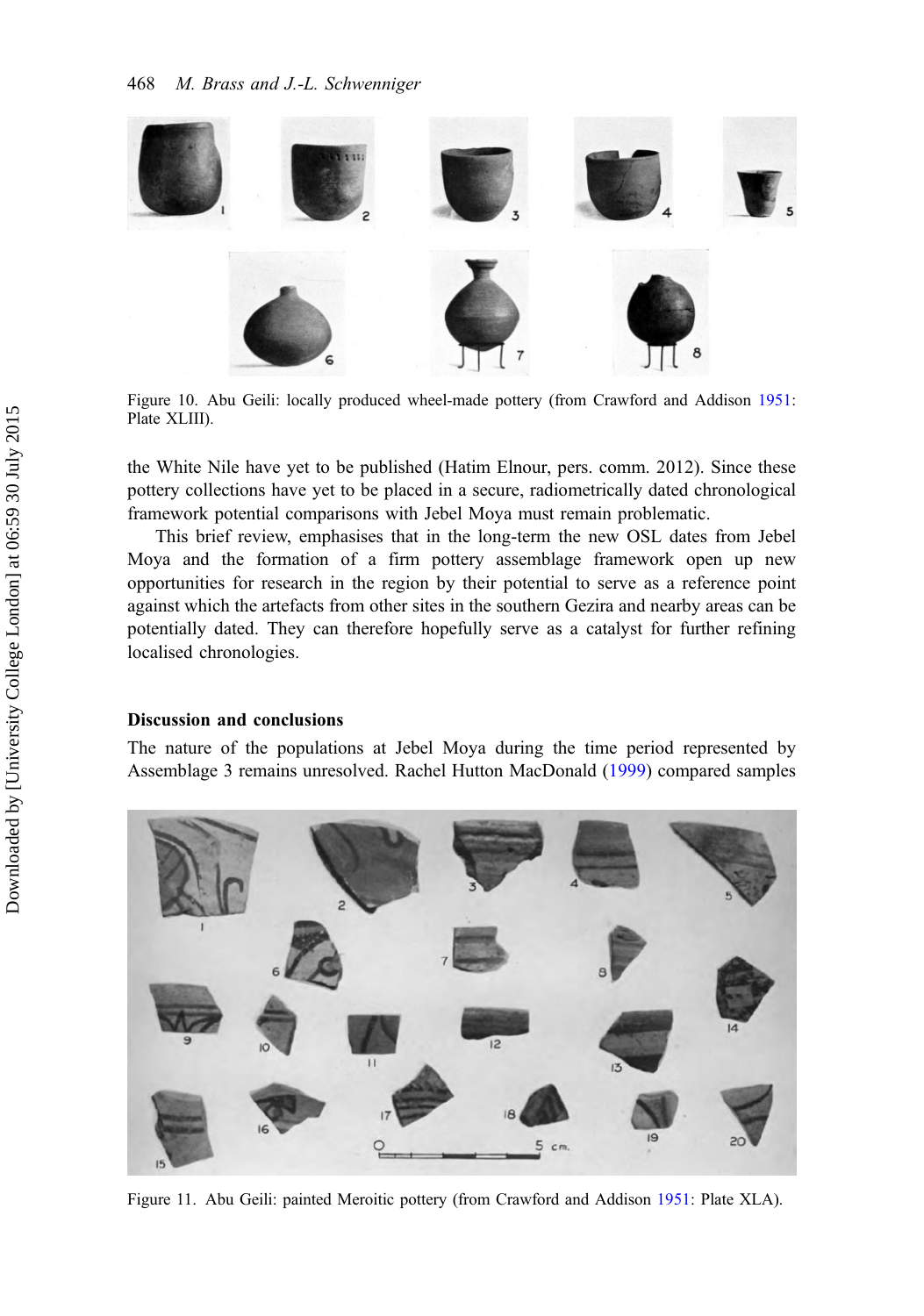of teeth from Jebel Moya with those of ethnographically and archaeologically known hunter-gatherer, pastoralist and agriculturalist societies. Dental caries occur when the pH of the oral environment remains consistently below 5.5, causing the dental enamel to become demineralised. In total she examined 2411 teeth from Jebel Moya where the incidence of caries, expressed as a proportion of the total number of teeth examined, was 0.2% (MacDonald [1999](#page-19-0): 161), which groups them together with known (modern) pastoral societies. By contrast, the value for samples from Meroitic Nubia (581 teeth) was 15.1% (MacDonald [1999](#page-19-0): 161). Furthermore, the Jebel Moya caries occur most frequently on the third molar, whereas caries occurs most frequently on the second molar in the known (semi)-sedentary agricultural populations studied.

It is also worth noting that there are, in total, 55 occurrences of cattle bones among the burial assemblages, either as parts of the animal (e.g. foot) in association with a human burial or as a separate cattle inhumation. Several small clay cattle figurines were also found, though none were part of the burial assemblages. Furthermore, there are no artefacts at Jebel Moya such as sickles or hoes that might indicate harvesting and only one grindstone was found in the burial assemblages. Counterpoised against this information privileging a (specialised?) pastoral economy is the evidence from the contemporary occupation at Jebel et Tomat, where both domesticated sorghum and numerous grindstones occur (Clark [1973](#page-18-0); Clark and Stemler [1975\)](#page-18-0). As no botanical analysis was done at Jebel Moya, it is unknown whether domesticated or wild cultivated sorghum was present there, if at all. It may appear then that the southern Gezira Plain was occupied by societies both with a greater and lesser degree of mobility associated with pastoralism, which would mirror the situation in the neighbouring Butana region (Bradley [1992\)](#page-18-0).

The new dates from this study thus provide us with a fresh opportunity to understand part of the archaeological scale and changing nature of interaction in the southern Gezira between notionally stateless populations and Meroitic settlements along the Blue Nile, and to contrast these social dynamics with what was occurring at the same time in the neighbouring Butana and areas farther south. Very little is known about the nature and extent of the Meroitic state's political, ideological and socio-economic reach southwards into the heart of the Gezira Plain (south-central Sudan) and beyond. The trade exchange networks and social organisation of the communities in this region along the southern frontier of the Meroitic kingdom have been little studied apart from some exploratory surveys (Edwards [1989](#page-18-0); Fernández et al. [2003\)](#page-18-0). Most of the few known sites in the Gezira were found by Sir Henry Wellcome's expedition in 1911–1914, supplemented by subsequent small-scale or brief surveys, particularly in the southern Gezira (Clark and Stemler [1975;](#page-18-0) Fernández et al. [2003\)](#page-18-0). Jebel Moya's geographic location places it in a frontier zone between the states of the Nile Valley (including Meroe) and the relatively little known savanna of modern South Sudan. In light of this, redefining its chronology also alters possible explanations of its raison d'être. The first direct dating of selected pottery sherds from different assemblages provides initial temporal ranges for the occupation of Jebel Moya and lays out a chronological backdrop allowing us to place changing social complexity in a broader context.

As discussed above, Gerharz ([1994\)](#page-18-0) correctly designated three phases of occupation, but his temporal estimates for the second and third phases were incorrect. Contrary to his interpretation, the apparent absence of Meroitic wheel-made pottery at Jebel Moya is not indicative of the site's abandonment by the end of the first century BC, particularly given the appearance of locally manufactured wheel-made pottery and painted Meroitic pottery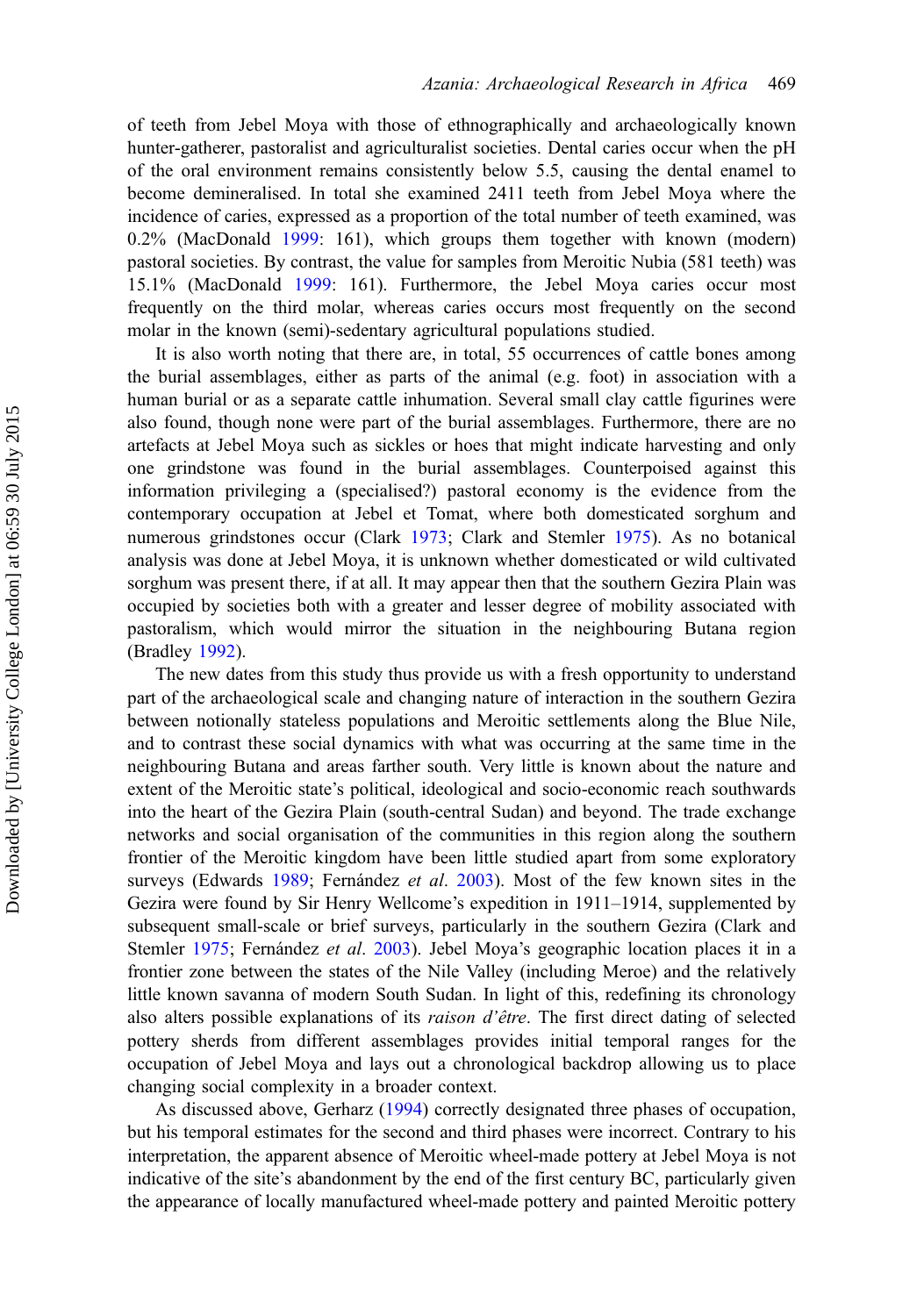at the nearby contemporary Nilotic village of Abu Geili. Rather, we should look to cultural or socio-economic reasons to explain its absence.

Of the three phases of occupation at Jebel Moya, the first conclusive evidence for burial activity comes no earlier than the mid-first century BC. This would appear to indicate that people did not bury their dead where they lived and that there was one primary burial phase that can be best examined as a mortuary complex of a mobile pastoral population contemporary with the Late Meroitic and early Post-Meroitic periods of Nubia. Addison's (19560 reassignment of the cemetery, and Clark's ([1973\)](#page-18-0) attribution of its later occupational phase to Meroitic times are thus largely vindicated. Such an occupational sequence of settlements being subsequently used as cemeteries has parallels elsewhere in the Sahelian belt, for example at Dia (Mali) where a first millennium AD cemetery covers a first millennium BC settlement of similar size at Dia Shoma (Bedaux [2005;](#page-18-0) Bedaux et al. [2001\)](#page-18-0).

The temporal continuity of Jebel Moya's Assemblage 3 — from the Late Meroitic into the Post-Meroitic — reorientates the chronological positioning of the burial phase to what may have been the height of the southward expansion of the Meroitic state. The latter's southern frontier is thought to have been in the region of Sennar, to the west of Jebel Moya on the west bank of the Blue Nile (Dixon [1963\)](#page-18-0). Edwards [\(1999](#page-18-0): 91) hypothesised that the cemetery of Jebel Moya may have been the result of communities being forced into the mountain range by raiding conducted by the Meroitic kingdom, or its local élites, into this frontier zone. However, such a model is no longer viable as it would now require the raiding to have continued over the course of up to four centuries and across the time of the breakup of the Meroitic state. Rather, we posit that Phase 3 of Jebel Moya was the mortuary complex of a mobile pastoral community engaged as trade intermediaries with Meroe, passing Sub-Saharan resources northwards via Nilotic trading stations, such as Sennar on the Blue Nile, in exchange for manufactured trade goods (amulets, scarabs, etc.) and non-local raw materials like iron and copper, evidence of which is present amongst the small finds of the cemetery.

Further investigation of social organisation as reflected in the mortuary assemblages of the Jebel Moya, Sennar and Meroitic cemeteries, particularly from the Shendi Reach (Babiker [1985;](#page-18-0) Edwards [1999](#page-18-0)), should ultimately shed light on the nature of societies at the periphery of the Meroitic state. Likewise, future work should aim to better illuminate the exchange networks that likely continued to exist as Meroe fragmented in the fourth century AD. The question of why Jebel Moya was abandoned remains unresolved, with one possibility being that the advent of Christianity in the sixth century may have altered pre-existing exchange networks and social relations in the southern Gezira Plain.

#### Acknowledgements

The authors thank the Wellcome Trust for sponsoring the dating. Brass thanks the Wellcome Trust for their on-going support of his doctoral research and the British Museum and the Duckworth Laboratory for granting access to their respective collections. Kevin MacDonald, Isabelle Vella Gregory, Andrew B. Smith and Azhari Sadig kindly commented on earlier drafts of this paper. Thanks also to Andrea Manzo and the members of his Italian Archaeological Expedition to the Eastern Sudan of the University of Naples "L'Orientale" for the 2013 workshop on Sudanese inter-regional connectivity held in Naples, where Brass examined some of their Butana, C-Group and Jebel Mokram wares. Brass also thanks Dorian Fuller, Andrew Bevan and Donatella Usai for their advice during his research. Any remaining errors are the authors' responsibility.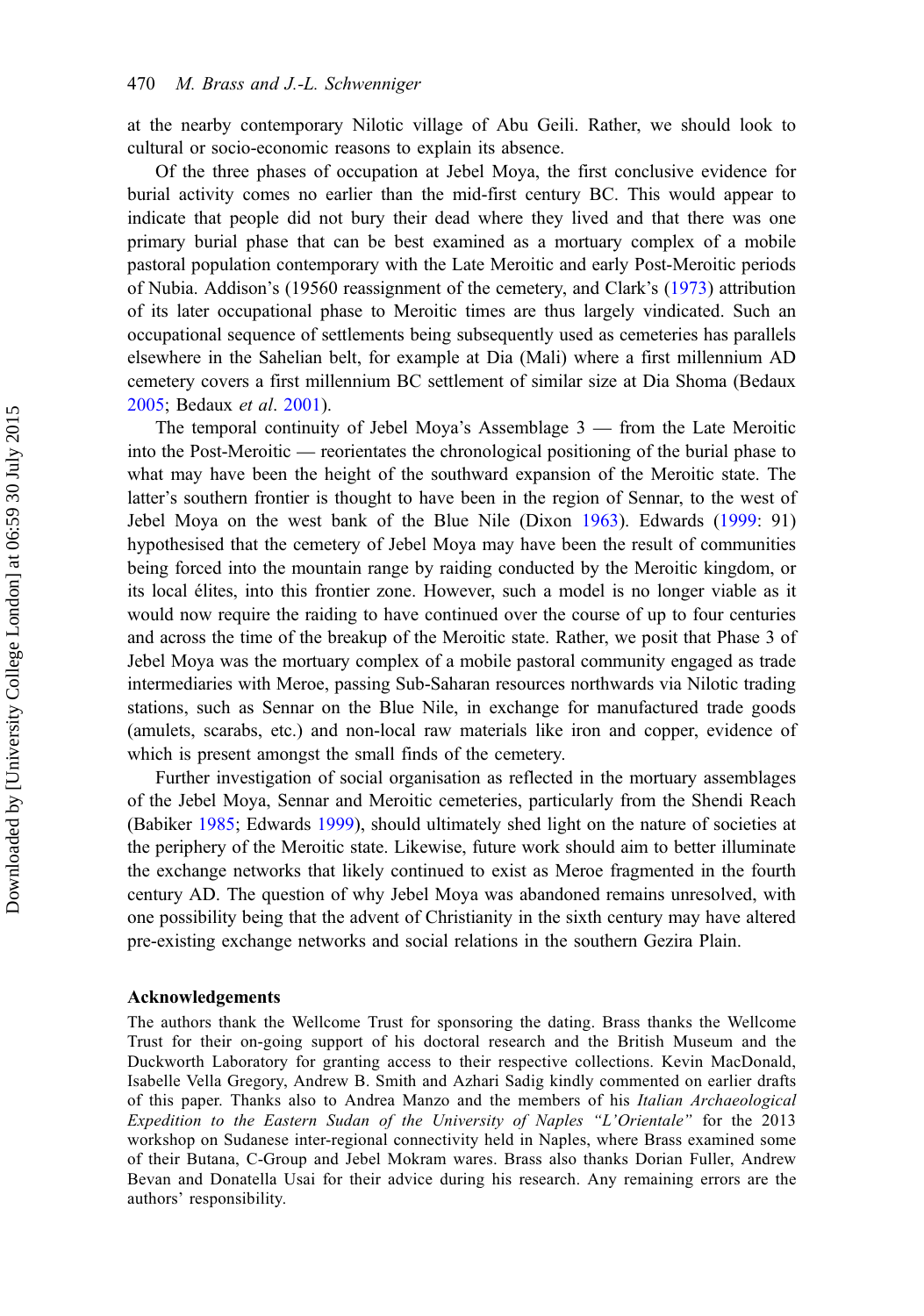## <span id="page-18-0"></span>Notes on contributor

Michael Brass is a Ph.D. in Archaeology candidate at the Institute of Archaeology, University College London. His interests lie in the social organisation of early pastoral societies in North Africa. He is currently working on the mortuary complex of Jebel Moya (Sudan) for his dissertation.

Jean-Luc Schwenninger is the Head of Luminescence Dating Laboratory at the Research Laboratory for Archaeology  $\&$  the History of Art, University of Oxford where he is actively involved in the development and application of luminescence dating.

### References

- Adamiec, G. and Aitken, M.J. 1998. "Dose-rate conversion factors: new data." Ancient TL 16: 37–50.
- Addison, F. 1949. Wellcome Excavations in the Sudan: I, Jebel Moya, 1910–1914. Oxford: Oxford University Press.
- Addison, F. 1950. "Archaeological discoveries on the Blue Nile." Antiquity 24: 12–24.
- Addison, F. 1956. "Second thoughts on Jebel Moya." Kush 4: 4–18.
- Aitken, M.J. 1985. Thermoluminescence Dating. New York: Academic Press.
- Babiker, F. 1985. "Research into mortuary practices in Sudanese prehistory and early history. Bauda Meroitic cemetery as a case study." PhD diss., University of Reading
- Babiker, Z. 1984. "Les peintures rupestres du Djebel Moya-Soudan." PhD diss., Université de la Sorbonne.
- Banerjee, D., Murray, A.S., Bøtter-Jensen, L., and Lang, A., 2001 "Equivalent dose estimation using a single aliquot of polymineral fine grains." Radiation Measurements 33: 73–94. doi:[10.1016/S1350-4487\(00\)00101-3](http://dx.doi.org/10.1016/S1350-4487(00)00101-3)
- Bedaux, R. ed. 2005. Recherches Archéologiques à "Dia dans le Delta Intérieur du Niger (Mali)": Bilan des Saisons de Fouilles 1998–2003. Leiden: CNWS Publications.
- Bedaux, R., MacDonald, K.C., Person, A., Polet, J., Sanogo, K., Schmidt, A. and Sidibe, S. 2001. The Dia archaeological project: rescuing cultural heritage in the Inland Niger Delta (Mali). Antiquity 837–848.
- Bradley, R. 1992. Nomads in the Archaeological Record: Case Studies in the Northern Provinces of the Sudan. Berlin: Meroitica.
- Caneva, I. 1987. "Pottery decoration in prehistoric Sahara and Upper Nile: a new perspective." In Archaeology and Environment in the Libyan Sahara: The Excavations in the Tadrart Acacus, 1978–1983, edited by B.B. Barich, 231–254. Oxford: British Archaeological Reports.
- Caneva, I. 1991. "Jebel Moya revisited: a settlement of the 5th millennium BC in the middle Nile basin." Antiquity 65: 262–268.
- Clark, J.D. 1973. "Recent archaeological and geomorphological field studies in the Sudan: some preliminary results." Nyame Akuma 3: 55-64
- Clark, J.D. and Stemler, A.B. 1975. "Early domesticated sorghum from central Sudan." Nature 254: 588–591. doi[:10.1038/254588a0](http://dx.doi.org/10.1038/254588a0)
- Crawford, O. and Addison, F. 1951. Abu Geili, Saqadi and Dar el Mek. The Wellcome Excavations in the Sudan. Oxford: Oxford University Press.
- Dixon, D. 1963. "A Meroitic cemetery at Sennar (Makwar)." Kush 11: 227–234.
- Edwards, D.N. 1989. Archaeology and Settlement in Upper Nubia in the 1st Millennium A.D. Oxford: British Archaeological Reports.
- Edwards, D.N. 1999. "Meroitic ceramic chronology: exploring the Meroe West cemeteries." Azania 34: 25–44. doi:[10.1080/00672709909511470](http://dx.doi.org/10.1080/00672709909511470)
- Fernández, V., Jimeno, A., Menėndez, M. and Lario, M. 2003. "Archaeological survey in the Blue Nile area, central Sudan." Complutum 14: 201–272.
- Garcea, E.A.A. and Hildebrand, E.A. 2009. "Shifting social networks along the Nile: Middle Holocene ceramic assemblages from Sai Island, Sudan." Journal of Anthropological Archaeology 28: 304–322. doi:[10.1016/j.jaa.2009.05.002](http://dx.doi.org/10.1016/j.jaa.2009.05.002)
- Gerharz, R. 1994. Jebel Moya. Berlin: Meroitica.
- Haaland, R. 1987. Socio-Economic Differentiation in the Neolithic Sudan. Oxford: British Archaeological Reports.